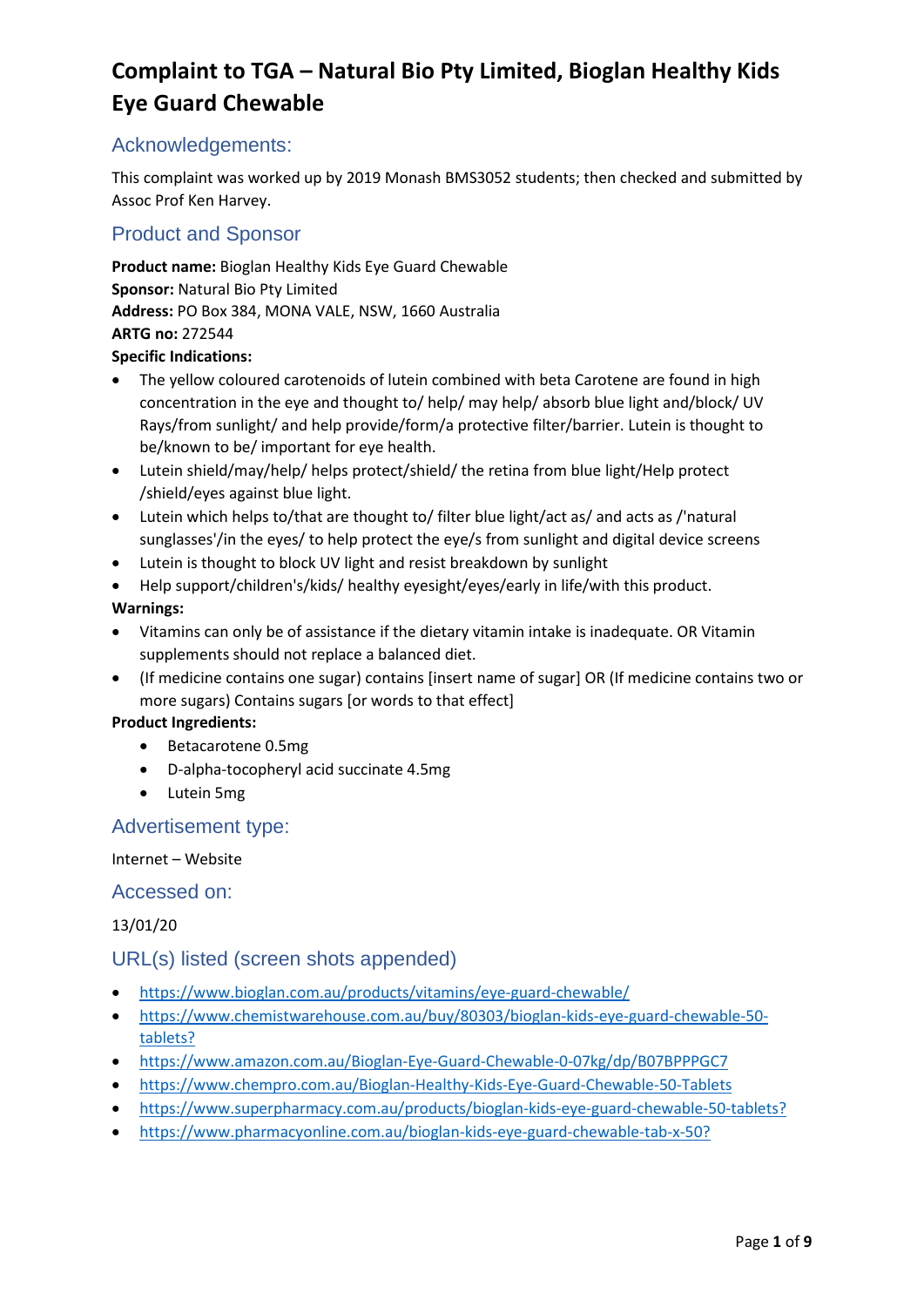- [https://www.chemistdiscountcentre.com.au/?gclid=CjwKCAiApOvwBRBUEiwAcZGdGJLwxRvtVB](https://www.chemistdiscountcentre.com.au/?gclid=CjwKCAiApOvwBRBUEiwAcZGdGJLwxRvtVBp5wl2VrsXBiqy651aClWv623OcKzExINdyKB7UCgxISxoCGxYQAvD_BwE#!/prod/136185/bioglan-healthy-kids-eye-guard-50-chewable-tablets) [p5wl2VrsXBiqy651aClWv623OcKzExINdyKB7UCgxISxoCGxYQAvD\\_BwE#!/prod/136185/bioglan](https://www.chemistdiscountcentre.com.au/?gclid=CjwKCAiApOvwBRBUEiwAcZGdGJLwxRvtVBp5wl2VrsXBiqy651aClWv623OcKzExINdyKB7UCgxISxoCGxYQAvD_BwE#!/prod/136185/bioglan-healthy-kids-eye-guard-50-chewable-tablets)[healthy-kids-eye-guard-50-chewable-tablets](https://www.chemistdiscountcentre.com.au/?gclid=CjwKCAiApOvwBRBUEiwAcZGdGJLwxRvtVBp5wl2VrsXBiqy651aClWv623OcKzExINdyKB7UCgxISxoCGxYQAvD_BwE#!/prod/136185/bioglan-healthy-kids-eye-guard-50-chewable-tablets)
- <https://www.yourchemistshop.com.au/bioglan-kids-eye-guard-chewable-50-tablets-2.html>
- <https://www.ebay.com.au/itm/Bioglan-Kids-Eye-Guard-Chewable-50-Tablets-/322204623262>
- <https://www.chemistdirect.com.au/bioglan-kids-eye-guard-chewable-tab-x-50>
- <https://www.pharmacy4less.com.au/bioglan-eye-guard-chewable-50s-4.html>
- <https://vitaminsforall.com.au/product/bioglan-healthy-eye-guard-chewable-50s/>
- <https://www.goodpricepharmacy.com.au/bioglan-kids-eye-guard-50-chewable-tablets>
- Etc.

### Complaint Summary (also for pasting into the online complaint form)

Bioglan Healthy Kids Eye Guard Chewable claim to be able to block UV light/ blue light and protect kid's eyes, therefore working as a pair of sunglasses. These claims are not supported by scientific evidence and exploit parents concern about their children.

In addition, a number of web sites lack information required for therapeutic goods that are not available for physical examination before purchase.

It is alleged the advertisements illustrated breach s.9(a), 9(b), 10(a)(ii), 10(c), 12(3)f),13(6) & (7), 19(2) of the Therapeutic Goods Advertising Code (No.2) 2018.

The ARTG Public Summary information (appended) and the advertisements needs drastic revision. Alternatively, and preferably, this product should be delisted from the ARTG.

### **Introduction**

Parents always want the best for the kids and easily seduced into buying products which claim to protect kid's eyes from alleged dangers of phone and computer screens. Bioglan Healthy Kids Eye Guard Chewable claims 'protect eyes against blue light'. Unfortunately, studies show no significant evidence in promoting eye health.

### Claims disputed

List citing relevant literature, rationale and details of alleged regulatory breaches

1. **"Lutein help protect eyes against blue light"** & **"act as 'natural sunglasses' to help protect the eye from sunlight and digital device screens"**

A 2017 ABC article was titled, 'Can a vitamin product protect kids' eyes from a tablet's blue light?'<sup>[1](#page-1-0)</sup>

#### **Key points:**

- The Royal Australian and New Zealand College of Ophthalmologists said there was no scientific evidence that blue light was damaging to the eye or caused disease.
- 'The idea that a vitamin might stop blue light absorption to me is ludicrous,' the college's Dr Shanel Sharma said.

<span id="page-1-0"></span><sup>1</sup> <https://www.abc.net.au/news/2017-10-11/can-a-vitamin-protect-kids-eyes-from-blue-light/9011890>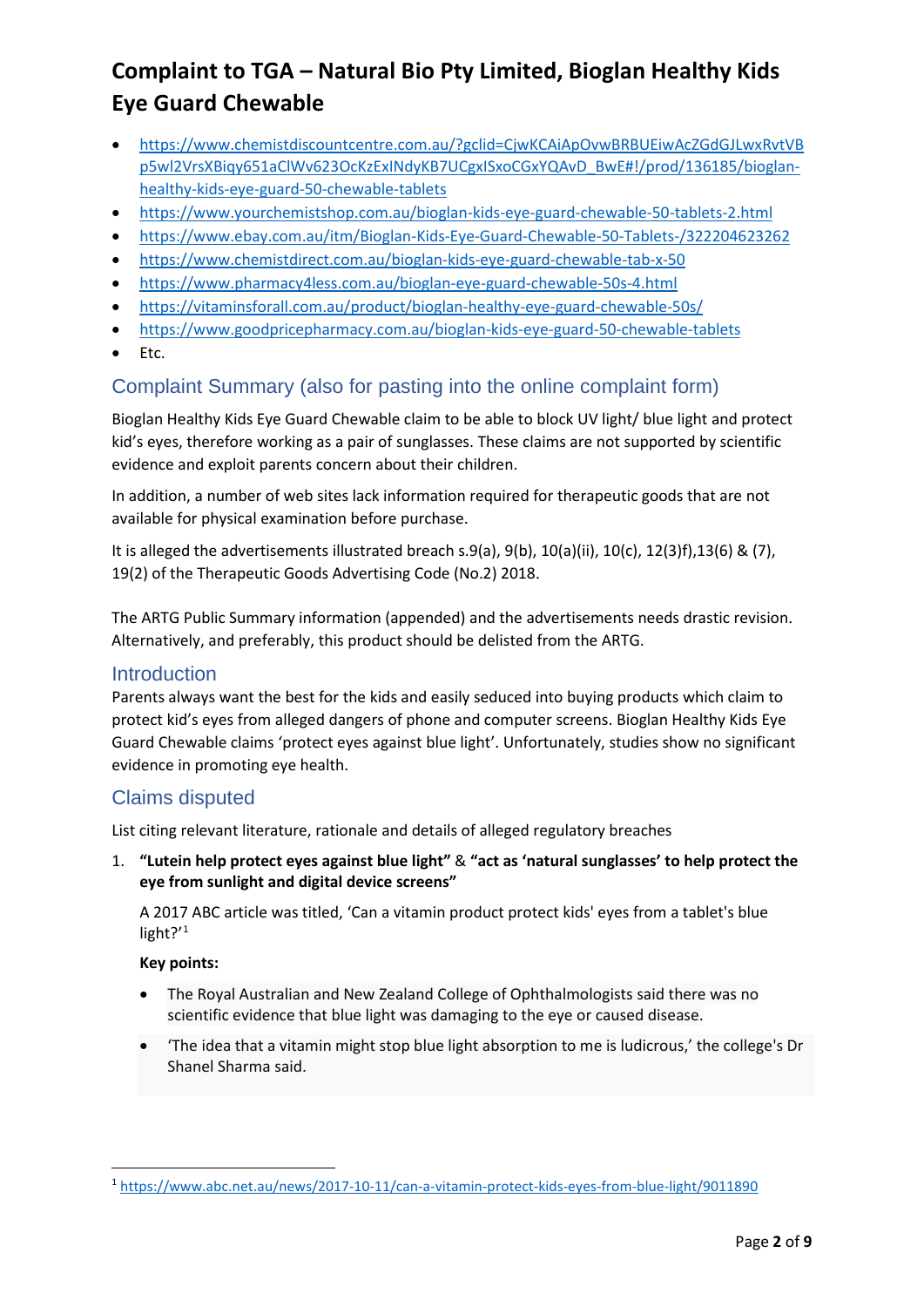- Marketing expert Debra Grace, from Griffith University in Queensland, said the ads were aimed at the biggest and most captive market.
- 'These ads are perfect examples of marketers targeting parents, based on their guilt feelings,' Professor Grace said.
- The Royal Australian and New Zealand College of Ophthalmologists said the only evidence of vitamins helping eye health applied to the aging-related condition macular degeneration.
- Dr Sharma said a very specific combination of vitamins, known as the AREDS formulation, slowed the rate of macular degeneration in one out of four aged people whose disease was in an advanced stage.
- 'But in patients who have macular degeneration in a milder form, there is no evidence that even if they took the full vitamin complement for five years that there is any reduction in the rate of development of macular degeneration. So, I would not prescribe it for children,' she said.
- The Bioglan product also contains vitamin E, which is part of the AREDS formulation, and beta-carotene. Dr Sharma said there was scientific evidence linking beta-carotene to an increased incidence of lung cancer in smokers. 'I would be concerned about children being given this, particularly those exposed to second-hand smoke,' she said.

A 2017 Cochrane systematic review (Evans et al., 2017) concluded that lutein/vitamin E/ betacarotene supplements cannot prevent age macular degeneration (AMD). The Cochrane researchers found studies relating to the effects of these supplements on health people who did not yet have AMD. The studies were large and included a total of 76,756 people. They took place in Australia, Finland, and the USA.

The studies comparing vitamin C, vitamin E, beta-carotene, and multivitamin supplements with placebo all showed little or no difference or even increase the chance of developing AMD.

Some large studies showed evidence that beta-carotene increases the risk of developing lung cancer in people who have been exposed to asbestos. The authors concluded beta-carotene supplements and antioxidant supplements (lutein) cannot prevent the damage to macula. <sup>[2](#page-2-0)</sup>

Other studies carried out may show a significant difference increase in the Macular Pigment Optical Density but they either have a conflict of interest or bias. The clinical trial done by Rodriguez-Carmona et al. (2006) is an example as the study was supported by DSM Nutritional Products Ltd, a manufacturer and supplier of vitamins and nutritional supplements, suggesting the subjectively biased results. [3](#page-2-1)

#### Other matters:

A number of web sites lack information required for therapeutic goods that are not available for physical examination before purchase (identified below).

<span id="page-2-0"></span><sup>2</sup> [https://www.cochrane.org/CD000253/EYES\\_antioxidant-vitamin-and-mineral-supplements-prevent](https://www.cochrane.org/CD000253/EYES_antioxidant-vitamin-and-mineral-supplements-prevent-development-age-related-macular-degeneration-amd)[development-age-related-macular-degeneration-amd](https://www.cochrane.org/CD000253/EYES_antioxidant-vitamin-and-mineral-supplements-prevent-development-age-related-macular-degeneration-amd)

<span id="page-2-1"></span><sup>3</sup> <https://onlinelibrary.wiley.com/doi/abs/10.1111/j.1475-1313.2006.00386.x>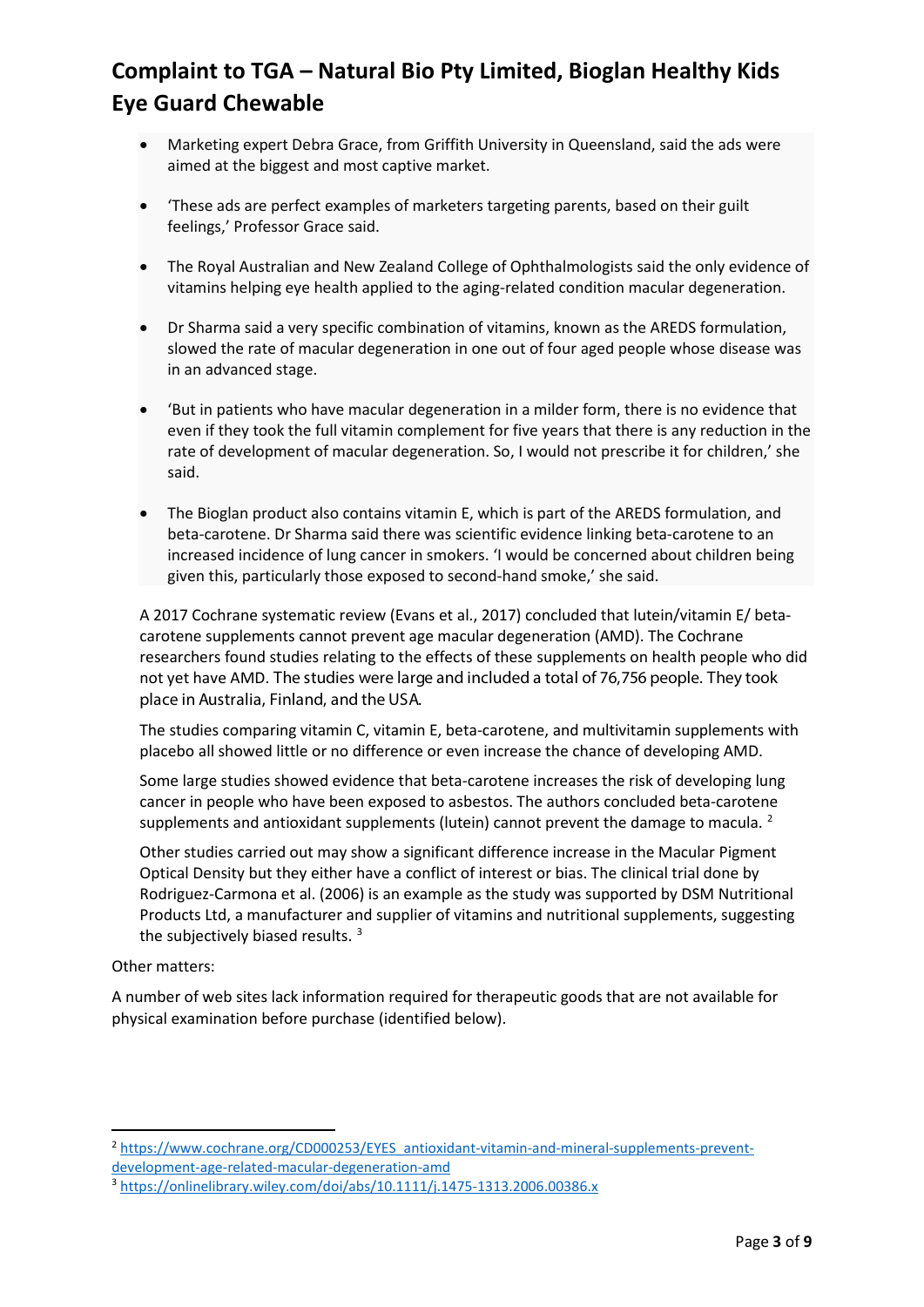The phrase 'contain sulfites' is not on the ARTG summary but some advertisements included this in the warnings section. It is suspected that the advertisers misplaced the warnings for another product here instead of 'contain sugars'.

We also allege a s.19(2) Code breach as the cartoons on the product are targeting the kids aged under 12. Kids can demand a product that appeals to them and place significant pressure ('pester power') on parents.

### *Conclusion:*

It is alleged the advertisements illustrated breach s.9(a), 9(b), 10(a)(ii), 10(c), 12(3)f),13(6) & (7), 19(2) of the Therapeutic Goods Advertising Code (No.2) 2018.

In addition, a number of web sites lack information required for therapeutic goods that are not available for physical examination before purchase (identified below).

The ARTG Public Summary information (appended) and the advertisements needs drastic revision.

Alternatively, and preferably, this product should be delisted from the ARTG.

Signed and dated

Dr Ken Harvey MB BS, FRCPA, AM Associate Professor Public Health and Preventive Medicine Monash University 15 January 2020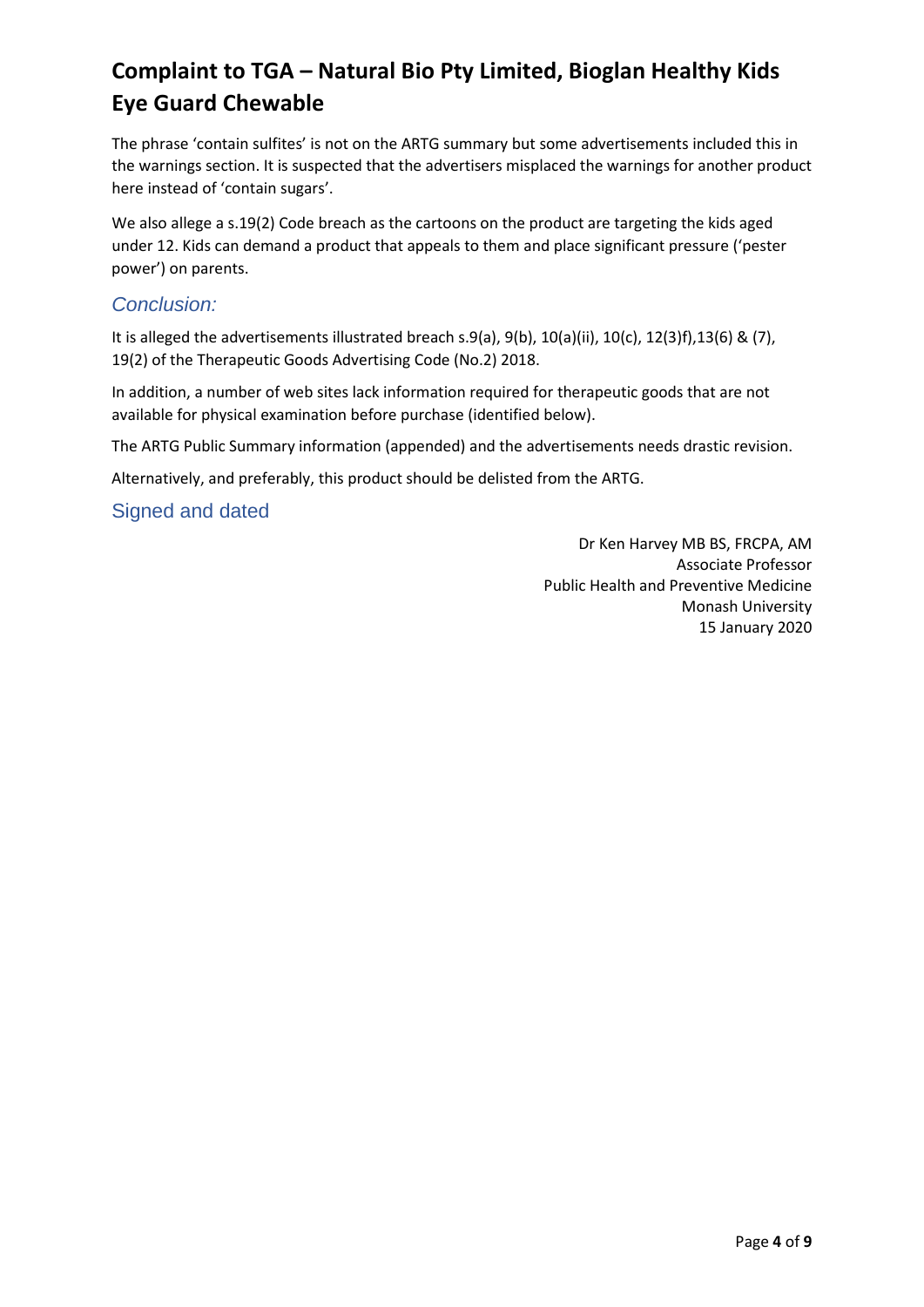Appendix (Screen shots with offending claims arrowed)



<https://www.bioglan.com.au/products/vitamins/eye-guard-chewable/>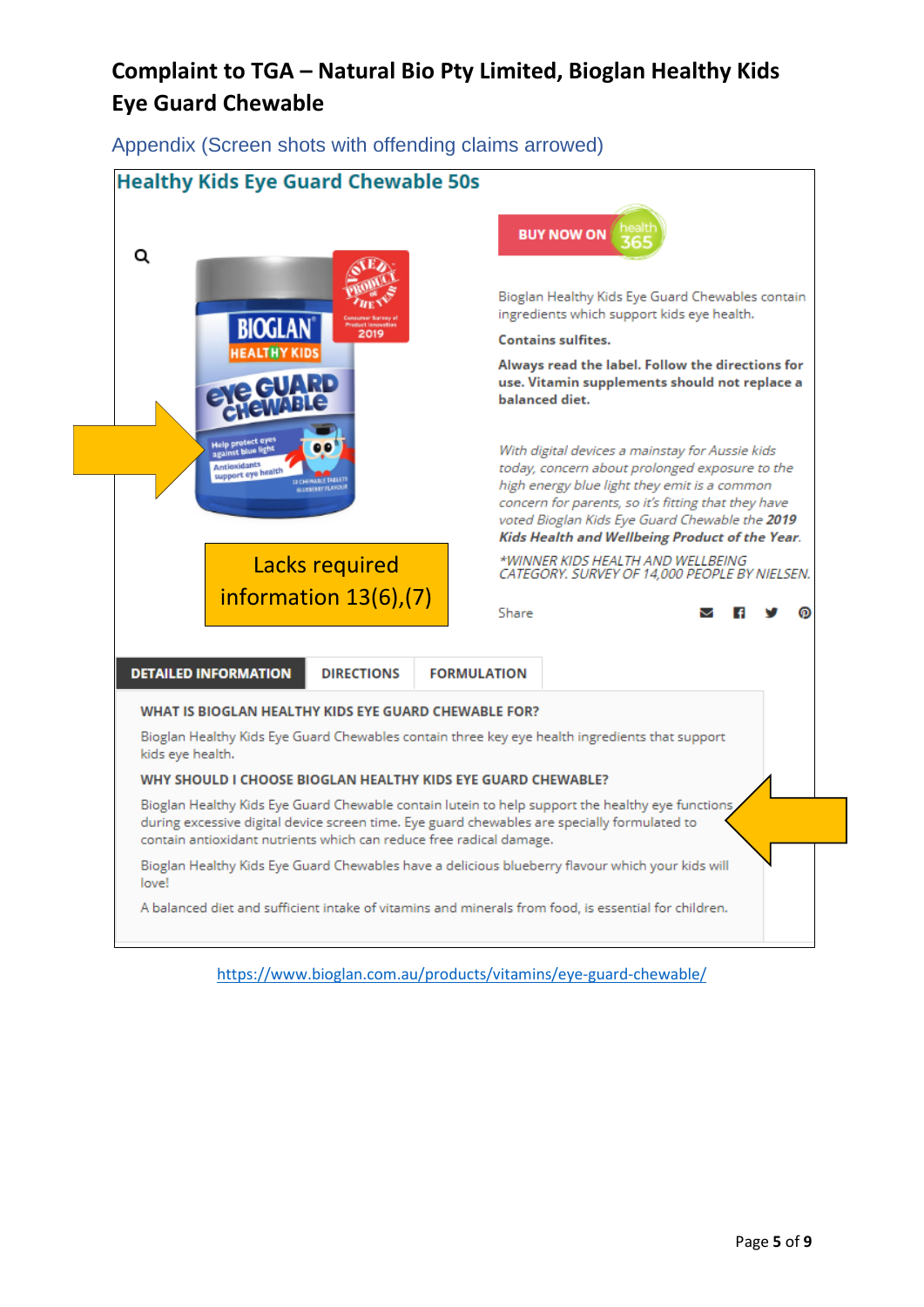

(Photos of the back labels of product were taken in person on 13/9/2019)



<https://www.amazon.com.au/Bioglan-Eye-Guard-Chewable-0-07kg/dp/B07BPPPGC7>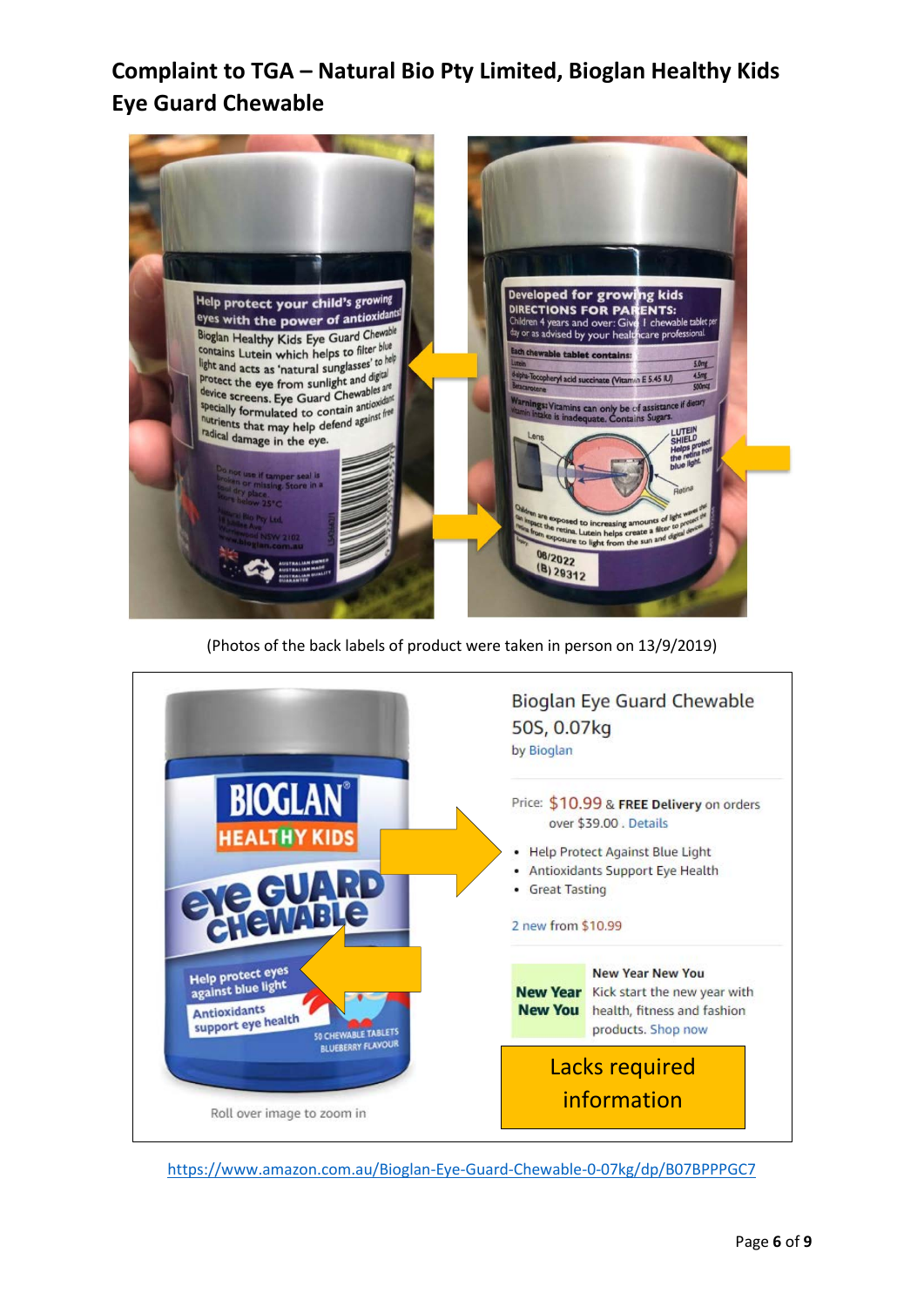

#### <https://www.chempro.com.au/Bioglan-Healthy-Kids-Eye-Guard-Chewable-50-Tablets>

#### **Overview**

| Bioglan Healthy Kids Eye Guard Chewables contain antioxidant nutrients, lutein, beta-carotene and        |                                  |
|----------------------------------------------------------------------------------------------------------|----------------------------------|
| Vitamin E, three key eye health ingredients to help support your child's developing eyes. Bioglan        |                                  |
| Healthy Kids Eye Guard Chewable contains lutein and                                                      | which are thought to help form a |
| filter in the eyes which act as 'natural sunglasses' $t$                                                 | ye from sunlight and the 'blue   |
| light' from digital device screens. Eye guard chewable <b>produced</b> formulated to contain antioxidant |                                  |
| nutrients that may help defend against free radical damage in the eye.                                   |                                  |

#### [https://www.superpharmacy.com.au/products/bioglan-kids-eye-guard-chewable-50-tablets?](https://www.superpharmacy.com.au/products/bioglan-kids-eye-guard-chewable-50-tablets)



[https://www.pharmacyonline.com.au/bioglan-kids-eye-guard-chewable-tab-x-50?](https://www.pharmacyonline.com.au/bioglan-kids-eye-guard-chewable-tab-x-50?gclid=CjwKCAiApOvwBRBUEiwAcZGdGCEjP0bEeuSUyt73CMAq0DV6bA8U6a63d_4XtbHv6Fmlvmb7uv1vSBoCshkQAvD_BwE)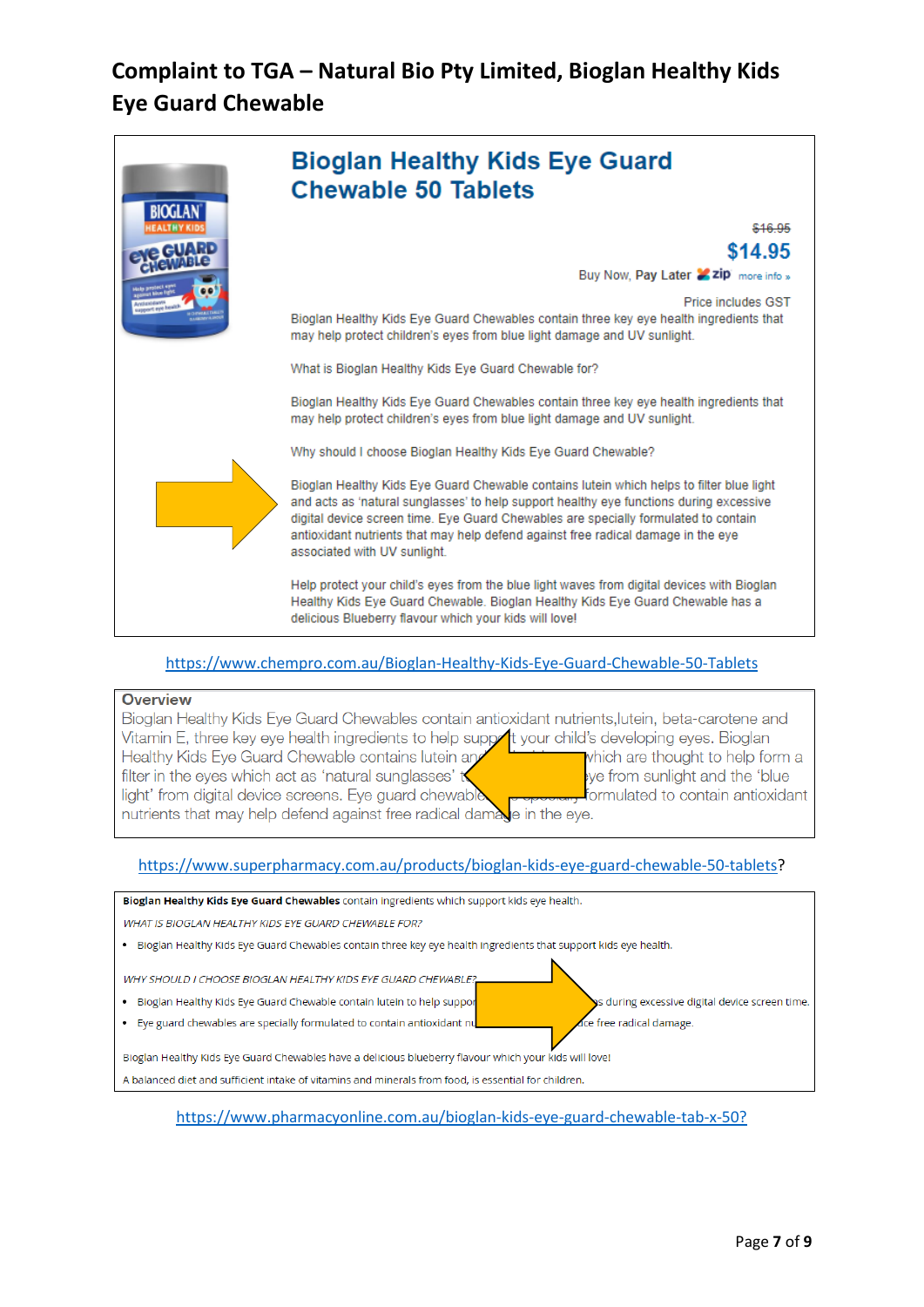

# <https://www.yourchemistshop.com.au/bioglan-kids-eye-guard-chewable-50-tablets-2.html>



<https://www.pharmacy4less.com.au/bioglan-eye-guard-chewable-50s-4.html>